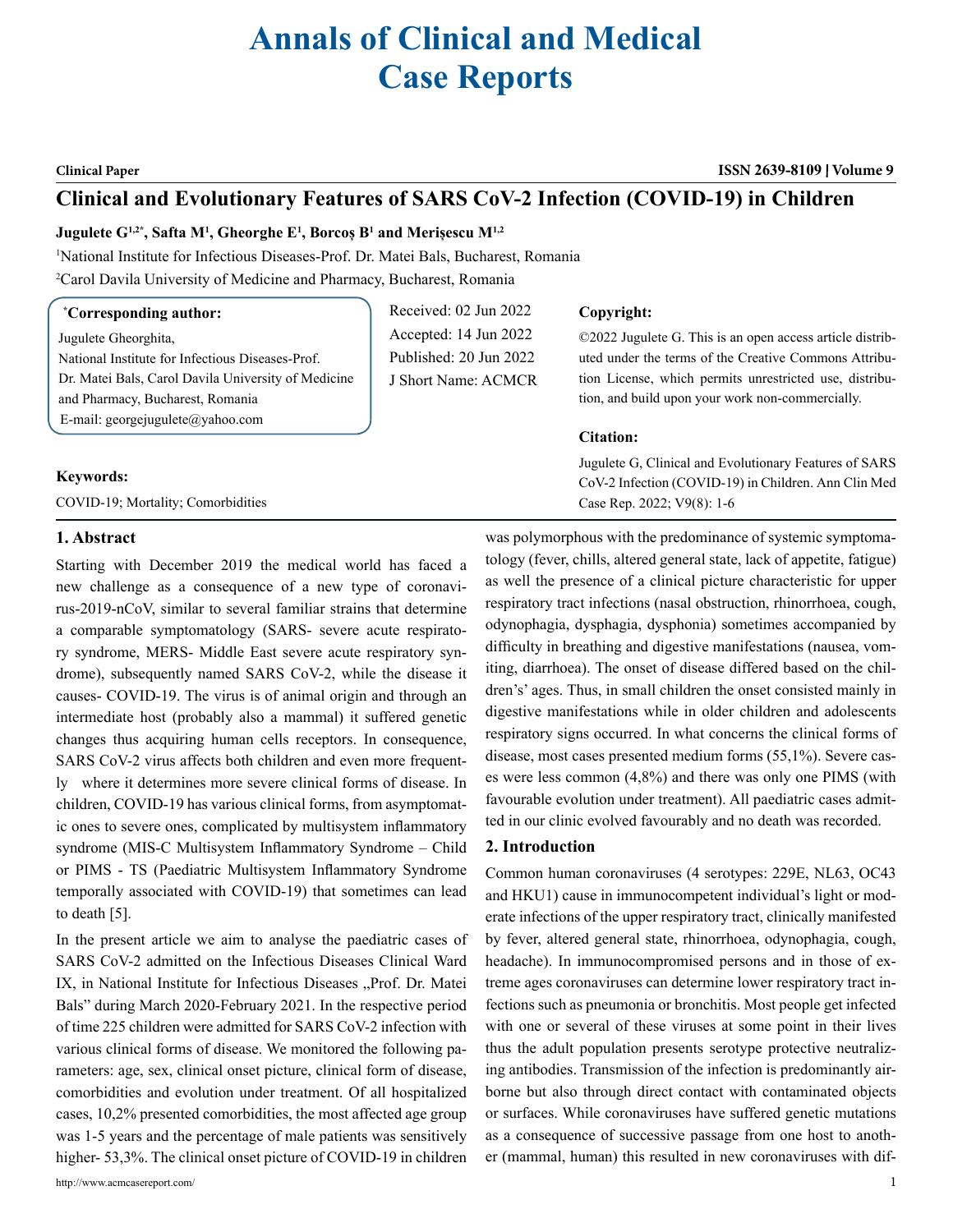ferent pathogenesis and increased virulence in humans that cause more and more severe forms of diseases. Hence in 2012, SARS CoV2 that causes severe acute respiratory syndrome (SARS) led, in approximately one year, to 8427 cases and 813 deaths (9,65 mortality rate). The first cases were discovered in Hong-Kong and subsequently the infection spread throughout 37 other countries. SARS may have several clinical forms- early stage of diseases (two or more symptoms: fever, chills, myalgia, headache, diarrhoea, odynophagia, dysphagia or rhinorrhoea), light or moderate respiratory disease (Fever  $> 38 \degree$  C and one or more clinical signs of respiratory infections: cough, difficulty breathing) and severe respiratory disease (it meets the clinical criteria of light/moderate infections and one of the following: X-ray evincing pneumonia or acute respiratory distress syndrome or autopsy findings in accordance with pneumonia or acute respiratory distress syndrome without an identifiable cause of severe acute respiratory syndrome).

Middle East Respiratory Syndrome (MERS) is a disease caused by another coronavirus (MERS CoV) identified in 2012 in Jordan. Most patients developed severe respiratory diseases with fever, cough and difficulty in breathing. Some infected patients presented mild symptoms or had no symptoms at all. The evolution was severe with Multiple Organ System Failure and an increased mortality rate (30%). In December 2019 the first cases with the new coronavirus infection were reported in China (Wuhan region in Hubei province). The number of infected patients increased rapidly thus setting off an epidemic that subsequently morphed into a pandemic.

The epidemic extended rapidly in all China than in other countries in Asia (Japan, The Republic of Korea, Singapore, Vietnam, Nepal, Malaysia, Taiwan, Thailand), Australia, Europe and North America (United States of America and Canada). The new coronavirus-2019-nCoV (later known as SARS- CoV-2) is a new coronavirus strain unidentified before in humans that causes the affection named COVID-19. Genetic studies have demonstrated that SARS-CoV-2 is of animal origin (viral zoonosis- snakes, bats) and through an intermediate host it acquires human cells receptors. The pandemic evolved in successive waves (6 so far) without a specific season but with a predominant specific strain for each of them (strains β, γ, μ, δ, omicron). In Romania, the first cases of infection with the new coronavirus were registered in March 2020. COVID-19 has various clinical forms, from asymptomatic to severe ones, some with evolution to multiple organ failure and death. Severe clinical forms are frequently met in patients with comorbidities (cardio-vascular diseases, diabetes, renal impairment, obesity, tumours). In children with SARS-CoV-2, the infection is usually asymptomatic or mild but more severe clinical cases have been observed especially in patients with associated risk factors (obesity, type 1 or 2 diabetes, cardiovascular diseases, chronic pulmonary diseases, including asthma, chronic renal diseases, including dialysis, chronic liver diseases, immunosuppression, human

deficiencies, HIV/AIDS, prolonged usage of immunosuppressors) [1].

One life-threatening complication is Multisystem Inflammatory Syndrome associated to COVID-19 (MIS-C or PIMS-TS) that can occur in SARS-CoV-2 infection in children and adolescents, especially at the recovery time. The diagnostic is established based on the assessment of the presence of the inflammatory syndrome (certified by laboratory investigations) associated with multiple-organ failure (renal, cardiac, haematological, respiratory, gastrointestinal, dermatological, neurological). These cases featured in Literature during the first pandemic waves when severe forms of diseases in children were also registered, with an incidence rate of approximately 1 to 5000 cases of COVID-19 [5,6]. The first cases were documented in USA and Italy, both in previously healthy children as well as in those with comorbidities.

# **3. Material and Methods**

We aim to analyse COVID-19 cases in children and to highlight the clinical particularities of SARS-Cov-2 in this population group. In this context, the authors have undertaken a clinical retrospective study on COVID-19 paediatric cases admitted in the National Institute for Infectious Diseases "Prof. Dr. Matei Bals", Bucharest in April 2020-March 2022. The following parameters were monitored: age, sex, clinical onset picture, evolution, complications and comorbidities. We also surveyed the occurrence of Multiple Organ System Failure as well as the rate of death caused by COVID-19 in children.

### **4. Results and Conclusions**

During the study period a number of 243 paediatric COVID-19 infections were recorded out of an overall of 1655 hospitalized patients (14,68%). All cases of SARS CoV2 in children evolved favourably, without deaths but two cases, however, presented Multiple Organ System Failure with favourable evolution under treatment. Graphic no.1 evinces the distribution in waves of admissions, with a peak registered in January-March 2022. The gradual increase in the number of cases was the consequence of a highly contagious strain selection.

The analysis of SARS CoV-2 associated deaths showed that on our ward the rate of mortality was zero in children while in adult patients it reached 1,75% (29/1.655) out of the overall admitted cases and 2,05% (29/1.412) reported to the number of adult patients. The data obtained in our study correlates with data reported by literature [9].

In what concerns the onset clinical picture of SARS CoV-2 in children it has been observed to be polymorphous and particularised based on the child's age. Thus in small children (under the age of 1) digestive symptomatology predominated (lack of appetite, vomiting, diarrhoea, acute dehydration syndrome) accompanied by fever. In pre-school children symptomatology is polymorphous with the occurrence of upper respiratory tract infections. In school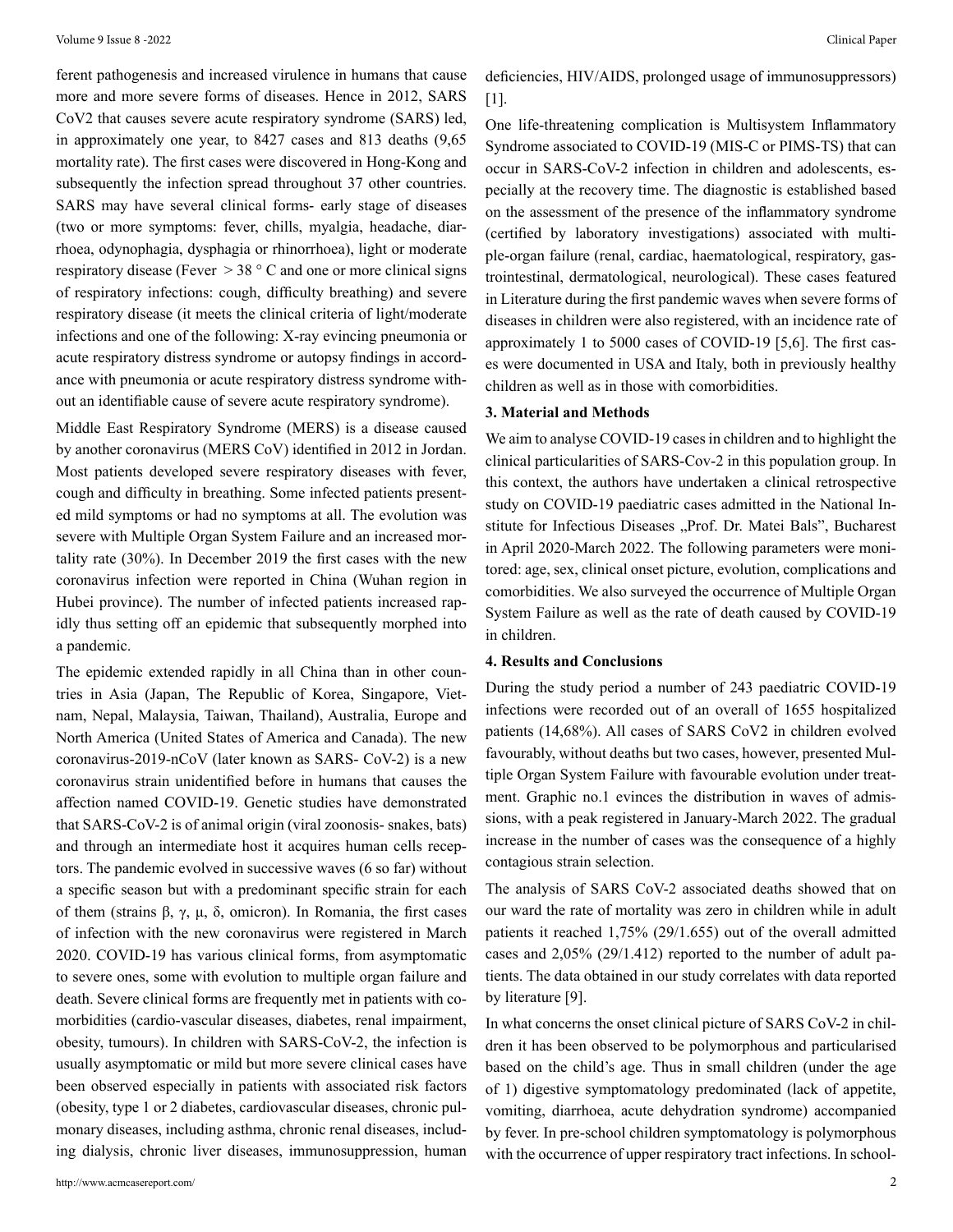aged children and adolescents the clinical picture of upper respiratory tract infections (fever, rhinorrhea, odynophagia, dysphagia, cough). Rarely have we encountered systemic type manifestations in children (sweats, exanthema, arthralgias, headaches) such as agenesis and anosmia that are specific to the adult patient (chart no. 1, 2).

Assessing the admitted cases and correlating them with the onset of the clinical picture we reached the conclusion that most children presented respiratory symptomatology (62%) and a low percentage of associated clinical manifestations (digestive and respiratory - 14%). This is explained by the small number of hospitalized children below the age of one who mainly presented a digestive clinical picture (Chart no. 3). The data obtained from our study correlate to the data reported by other authors in literature [2, 4, 8]. In what concerns distribution by sex of COVID-19 cases in children, as (Chart no. 4) evinces there is no statistically significant difference between the number of male or female paediatric cases. There are studies in adult patients that highlight a predominant affection in males, especially severe and critical forms with increased mortality compared to females [3, 7].

From the analysis of the cases studied, it was observed that SARS CoV-2 infection in children predominated in the age groups 1-5 years and 6-14 years. This can be explained by the fact that the 0-1 age group is more protected by the family and their contact is more diminished compared to the other age groups. We also recorded fewer cases in adolescents, which can be explained by the introduction of vaccination in this age group (chart no. 5). A percentage of 9.87% (24/243) of the cases presented various comorbidities at the time of hospitalization (obesity, chronic haematological, metabolic, neurological, autoimmune, neurological and oncological diseases). (Chart 6) shows that, among the associated comorbidities COVID-19 in children, the best represented were obesity (62.5%), haematological diseases (25%) and oncological affections (20.8%). In the group of children analysed, comorbidities were in a much lower percentage than in hospitalized adult patients, which explains the low number of severe and critical clinical forms in paediatric patients [7, 8].

From the standpoint of clinical forms of COVID-19 it was found that most cases in children were mild and moderate while in adult's severe forms predominated due to multiple comorbidities encountered in this population group. Compared to adults, in children the severity of the disease is not correlated with the age but it is associated with the presence of comorbidities. (Chart no. 7) displays a comparison between the clinical forms of SARS CoV-2 infection in children and in adults, the data being similar with the one in literature [4, 8]. We must mention that we haven't registered critical forms of COVID-19 in children but in two situations it was complicated by PIMS.

The number of SARS CoV-2 infections is higher in adults with more severe clinical forms due to comorbidities that are more frequent in these patients. Along with the emergence of COVID-19 vaccines, the number of cases decreased, more viral and contagious strains appeared but with mild clinical manifestations, so that during the last pandemic wave we registered less severe forms of diseases but we had to face more paediatric cases, especially in children under the age of 5 (decreased rate of vaccination in this age group).

Graph 8 shows the main complications associated with SARS CoV-2 infection in children. It is observed that the best represented are the digestive ones (acute diarrheal disease - 41.9%, acute dehydration syndrome - 75.5%, stomatitis - 17.2% and hepatic cytolysis syndrome - 27.9%) as well as the haematological (anaemia - 26.3%, lymphopenia - 34.5%, neutropenia - 22.2% and thrombocytopenia - 34.5%). We also recorded a significant percentage of cases with acute interstitial pneumonia (37.3%) and ENT involvement - 60.9% (pharyngitis, laryngitis, otitis, anosmia). Cardiac impairment (myocarditis, pericarditis, heart rhythm disorders) was present in 2.4% of cases and only 2 children presented with PIMS, with a favourable evolution under the established treatment. The data obtained in our study are similar to those obtained by other authors and reported literature [1, 3]. It is also reported that in paediatric patients- digestive, haematological and ENT complications predominate compared to adults where respiratory, cardiac and metabolic complications are mainly present [7].



#### **Chart no.1:** Distribution of admitted cases of COVID-19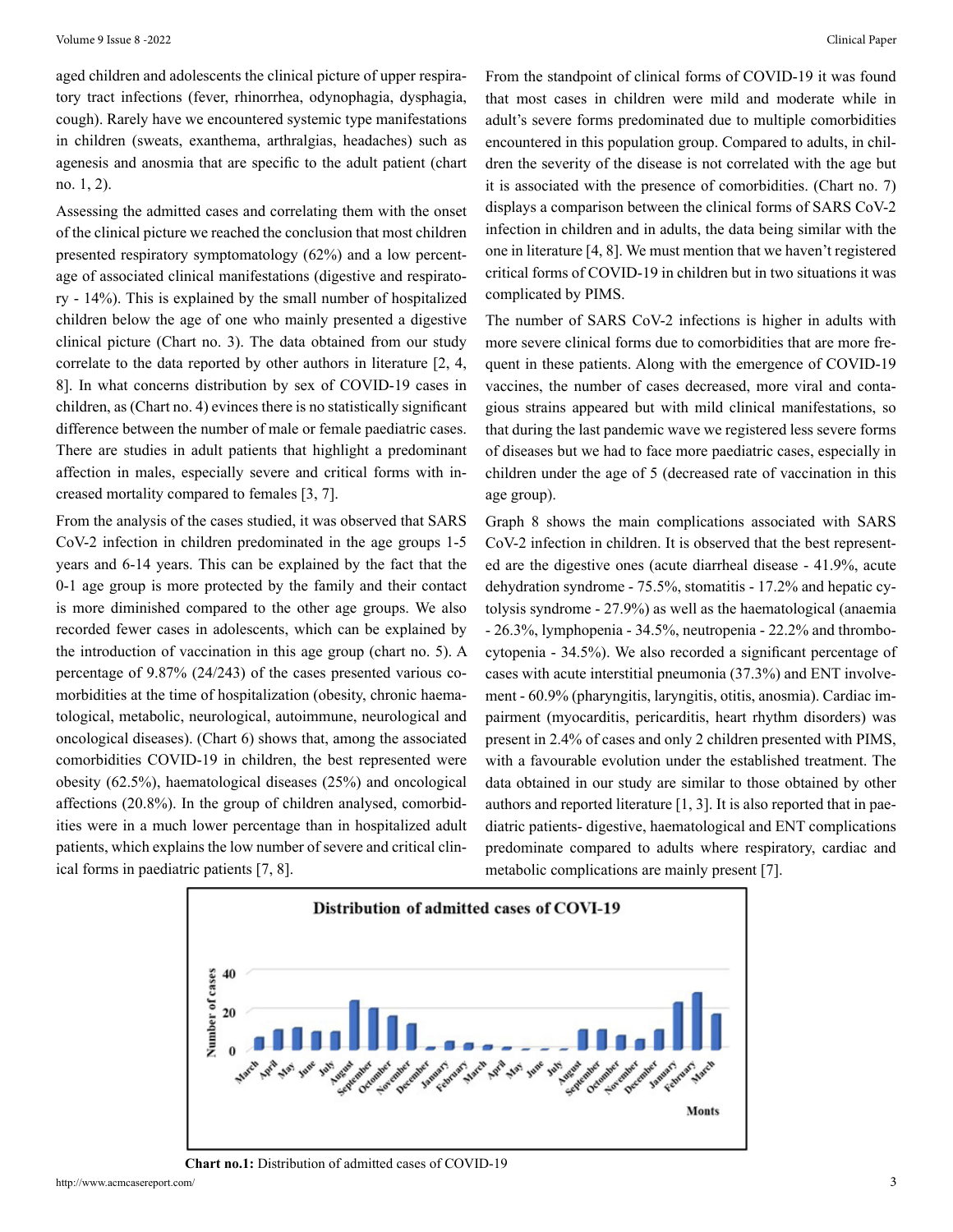

**Chart no.2:** COVID-19 Clinical features in children



**Chart no.3:** Distribution of COVID-19 in children by the onset clinical features



**Chart no.4:** Distribution of COVID-19 in children by sex



**Chart no.5:** Distribution of COVID-19 cases in children by age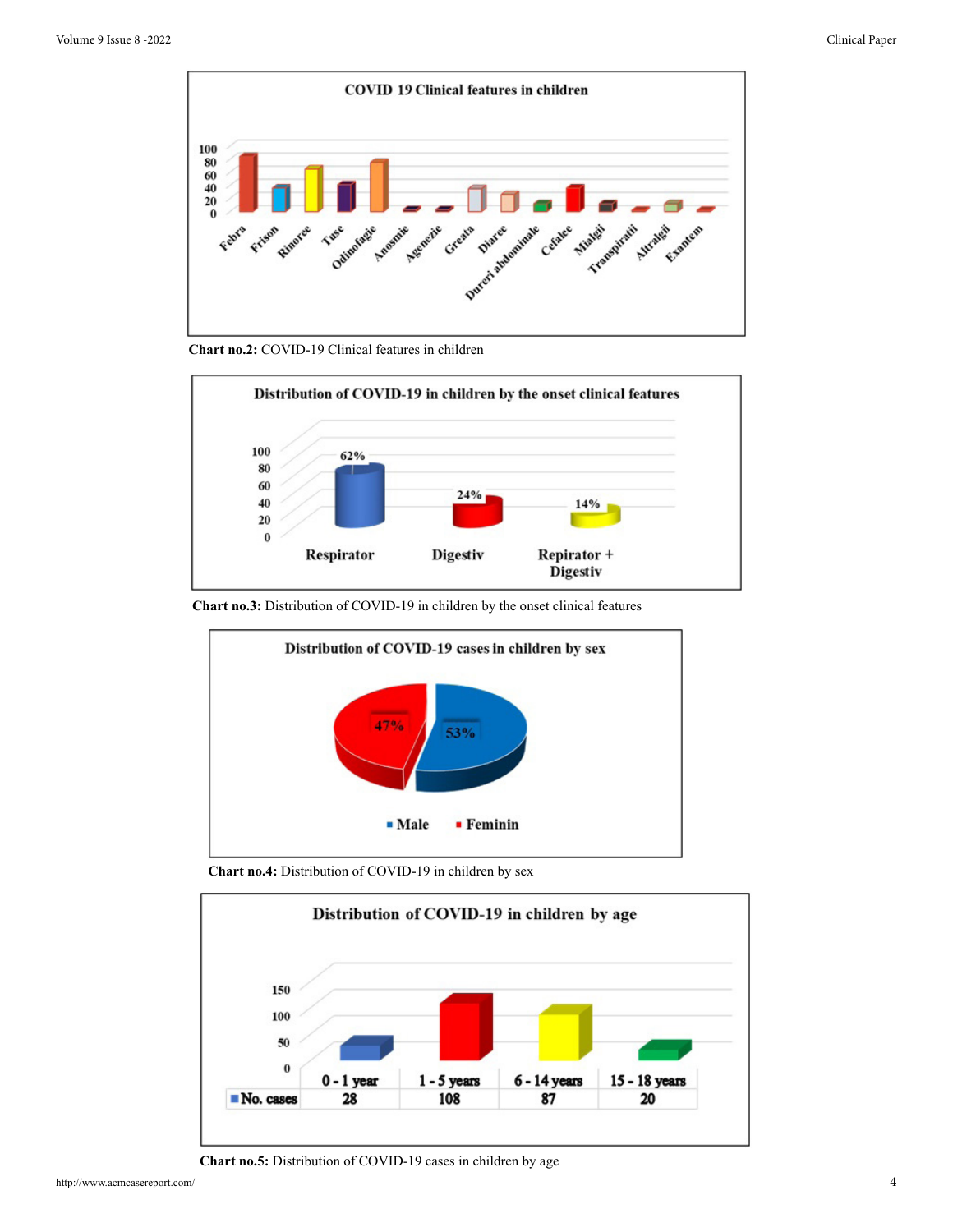

**Chart no.6:** Associated COVID-19 comorbidities in children



**Chart no.7:** Distribution of clinical cases of COVD-19



**Chart no.8:** Complications of SARS CoV-2 infection in children